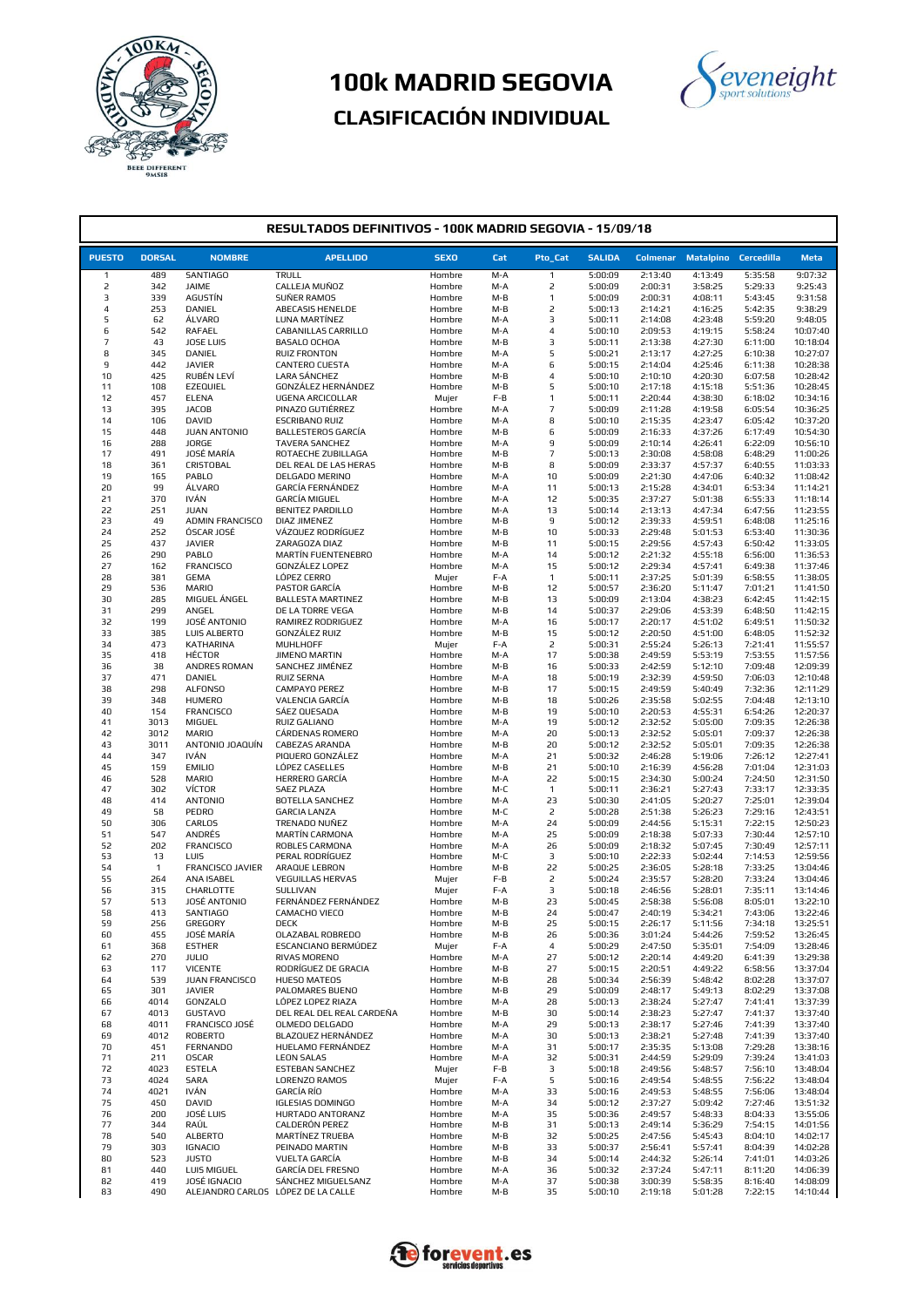



| RESULTADOS DEFINITIVOS - 100K MADRID SEGOVIA - 15/09/18 |                |                               |                                                    |                  |              |                   |                    |                    |                    |                    |                      |  |
|---------------------------------------------------------|----------------|-------------------------------|----------------------------------------------------|------------------|--------------|-------------------|--------------------|--------------------|--------------------|--------------------|----------------------|--|
| 84                                                      | 498            | ÁNGEL                         | MORAL PALOMAR                                      | Hombre           | $M-B$        | 36                | 5:00:56            | 3:11:46            | 6:19:55            | 8:34:30            | 14:11:45             |  |
| 85                                                      | 294            | <b>THOMAS</b>                 | <b>SCHMID SUTTER</b>                               | Hombre           | M-B          | 37                | 5:00:26            | 2:51:33            | 5:59:20            | 8:22:16            | 14:11:46             |  |
| 86                                                      | 499            | <b>SANTOS</b>                 | MORUECO GONZALEZ                                   | Hombre           | M-B          | 38                | 5:00:23            | 2:56:00            | 5:54:31            | 8:07:59            | 14:13:44             |  |
| 87                                                      | 29             | MARÍA LUISA                   | LÓPEZ SÁNCHEZ-ORO                                  | Mujer            | $F-B$        | 4                 | 5:00:23            | 2:55:54            | 5:54:31            | 8:07:49            | 14:13:45             |  |
| 88                                                      | 533            | ANDREU                        | ORELL FORTEZA                                      | Hombre           | M-A          | 38                | 5:00:36            | 2:50:51            | 5:27:17            | 7:52:07            | 14:15:41             |  |
| 89                                                      | 378            | <b>OSCAR</b>                  | RODRÍGUEZ LÓPEZ                                    | Hombre           | $M-B$        | 39                | 5:00:18            | 2:36:11            | 5:20:38            | 7:36:12            | 14:16:55             |  |
| 90                                                      | 517            | RAÚL                          | PÉREZ ZABA                                         | Hombre           | M-B          | 40                | 5:00:17            | 2:36:15            | 5:40:09            | 7:58:39            | 14:16:55             |  |
| 91                                                      | 260            | LUIS EUGENIO                  | DE ORAA Y ZUBELDIA                                 | Hombre           | M-B          | 41                | 5:00:09            | 3:16:51            | 6:25:34            | 8:46:21            | 14:17:35             |  |
| 92<br>93                                                | 444<br>503     | JUAN JOSÉ<br>JOSÉ LUIS        | ALONSO CÁCERES<br>ALMENA AGUIRRE                   | Hombre<br>Hombre | M-B<br>M-A   | 42<br>39          | 5:00:44<br>5:00:25 | 2:48:13<br>2:49:04 | 5:49:30<br>5:49:11 | 8:05:04<br>8:04:04 | 14:19:48<br>14:20:17 |  |
| 94                                                      | 181            | LIRIO                         | CABALLERO PADILLA                                  | Hombre           | $M-B$        | 43                | 5:00:16            | 2:35:06            | 5:40:08            | 8:04:38            | 14:27:33             |  |
| 95                                                      | 394            | JUAN JOSÉ                     | RODRÍGUEZ PRIETO                                   | Hombre           | M-B          | 44                | 5:00:26            | 2:51:33            | 5:53:28            | 8:21:37            | 14:28:08             |  |
| 96                                                      | 373            | <b>JAVIER</b>                 | MARTÍN MARTÍNEZ                                    | Hombre           | M-A          | 40                | 5:00:09            | 2:39:27            | 5:37:14            | 7:59:45            | 14:40:38             |  |
| 97                                                      | 257            | MANUEL                        | SALDAÑA VARELA                                     | Hombre           | M-B          | 45                | 5:00:41            | 3:14:53            | 6:38:19            | 9:09:35            | 14:40:56             |  |
| 98                                                      | 155            | ANGEL                         | FERNÁNDEZ CORRAL                                   | Hombre           | M-B          | 46                | 5:00:19            | 2:49:43            | 6:14:42            | 8:33:45            | 14:41:06             |  |
| 99                                                      | 258            | LUIS                          | MERCHANTE PAMPLIEGA                                | Hombre           | $M-B$        | 47                | 5:00:37            | 3:06:22            | 6:23:26            | 8:45:16            | 14:41:20             |  |
| 100                                                     | 316            | <b>RUTH</b>                   | SÁNCHEZ ESCUADRA                                   | Mujer            | F-B          | 5                 | 5:00:52            | 2:57:35            | 6:20:01            | 8:45:34            | 14:41:23             |  |
| 101                                                     | 209<br>441     | <b>TOMÁS</b>                  | <b>BURGOS MARTINEZ</b>                             | Hombre           | M-C<br>$F-B$ | 4<br>6            | 5:00:49            | 3:00:39            | 6:08:16            | 8:35:20            | 14:42:02             |  |
| 102<br>103                                              | 382            | ANA<br><b>ANTONIO</b>         | <b>BUSTAMANTE VELEZ</b><br>SÁNCHEZ-CASCADO NOGALES | Mujer<br>Hombre  | M-A          | 41                | 5:00:09<br>5:00:54 | 2:58:44<br>2:53:17 | 6:02:59<br>6:11:41 | 8:16:29<br>8:38:34 | 14:42:10<br>14:43:27 |  |
| 104                                                     | 392            | DAVID                         | FERNÁNDEZ JODAR                                    | Hombre           | M-A          | 42                | 5:00:52            | 2:53:29            | 6:11:42            | 8:39:08            | 14:43:31             |  |
| 105                                                     | 320            | JUAN ANTONIO                  | GONZÁLEZ ARANDA                                    | Hombre           | M-B          | 48                | 5:00:16            | 3:05:52            | 6:20:59            | 8:52:27            | 14:43:57             |  |
| 106                                                     | 96             | EZEQUIEL                      | <b>BOIZA GARCIA</b>                                | Hombre           | M-B          | 49                | 5:00:43            | 3:09:32            | 6:43:09            | 9:07:06            | 14:45:25             |  |
| 107                                                     | 313            | VERONICA                      | POVEDANO MOLINA                                    | Mujer            | F-B          | $\overline{7}$    | 5:00:42            | 3:09:31            | 6:43:10            | 9:07:07            | 14:45:26             |  |
| 108                                                     | 474            | LUIS                          | FONTEBOA SANCHEZ                                   | Hombre           | M-A          | 43                | 5:00:25            | 3:06:45            | 6:13:36            | 8:37:40            | 14:45:34             |  |
| 109                                                     | 293            | RODRIGO ANTONIO               | OHELER                                             | Hombre           | M-A          | 44                | 5:00:14            | 2:24:36            | 5:41:42            | 8:17:35            | 14:45:34             |  |
| 110                                                     | 472            | <b>JAVIER</b>                 | YAGÜE GARCIA                                       | Hombre           | M-A          | 45                | 5:00:54            | 3:16:05            | 6:16:29            | 9:02:27            | 14:46:02             |  |
| 111                                                     | 421<br>435     | <b>GUILLERMO</b>              | MARÍN CARVAJA<br><b>BARGE ESTEBAN</b>              | Hombre           | M-B          | 50                | 5:01:00            | 3:11:47            | 6:28:01            | 8:52:12            | 14:48:08             |  |
| 112<br>113                                              | 456            | <b>HÉCTOR</b><br>JOSÉ ANTONIO | <b>EGIDO CONTRERAS</b>                             | Hombre<br>Hombre | M-A<br>M-B   | 46<br>51          | 5:00:09<br>5:00:16 | 3:02:31<br>2:29:22 | 6:06:58<br>5:31:51 | 8:25:13<br>8:47:19 | 14:49:53<br>14:53:19 |  |
| 114                                                     | 314            | ANGEL LUIS                    | DEL SAZ ANTON                                      | Hombre           | M-A          | 47                | 5:00:55            | 2:50:58            | 5:59:38            | 8:39:10            | 14:56:10             |  |
| 115                                                     | 53             | CARLOS                        | MORENO GALINDO                                     | Hombre           | M-B          | 52                | 5:00:58            | 2:50:56            | 5:59:35            | 8:38:59            | 14:56:11             |  |
| 116                                                     | 438            | <b>FRANCISCO</b>              | <b>VILLA GIL</b>                                   | Hombre           | M-A          | 48                | 5:00:46            | 2:58:54            | 6:24:32            | 8:53:55            | 14:58:10             |  |
| 117                                                     | 65             | JOSE FERNANDO                 | <b>GARCÍA SOMOLINOS</b>                            | Hombre           | M-B          | 53                | 5:00:46            | 3:01:46            | 6:16:19            | 8:41:19            | 14:58:15             |  |
| 118                                                     | 393            | FRANCISCO JOSÉ                | ÁVILA GUTIÉRREZ                                    | Hombre           | M-A          | 49                | 5:00:26            | 2:36:02            | 5:12:49            | 7:49:35            | 14:59:15             |  |
| 119                                                     | 295            | MIGUEL                        | MATEO RODRIGUEZ                                    | Hombre           | M-B          | 54                | 5:00:12            | 2:24:11            | 5:17:01            | 7:38:21            | 14:59:16             |  |
| 120                                                     | 5012           | SEBASTIAN                     | GARCÍA DE SAINT LEGER                              | Hombre           | M-B          | 55                | 5:00:46            | 3:11:16            | 6:20:22            | 8:57:24            | 14:59:43             |  |
| 121                                                     | 5015           | YAGO                          | MENDOZA DIAZ PACHE                                 | Hombre           | M-B          | 56                | 5:00:45            | 3:17:55            | 6:20:33            | 8:57:26            | 14:59:44             |  |
| 122<br>123                                              | 5014<br>5013   | FRANCISCO JAVIER<br>RUBÉN     | ARLETH HERNÁNDEZ-RICO<br>HERNÁNDEZ MOLINA          | Hombre           | M-B          | 57<br>58          | 5:00:45<br>5:00:46 | 3:11:14            | 6:20:21<br>6:20:20 | 8:57:26            | 14:59:47<br>14:59:47 |  |
| 124                                                     | 5011           | MANUEL ALEJANDRO NICOLAS PAZO |                                                    | Hombre<br>Hombre | M-B<br>M-A   | 50                | 5:00:44            | 3:12:40<br>3:11:18 | 6:20:19            | 8:57:23<br>8:57:21 | 14:59:47             |  |
| 125                                                     | 446            | DANIEL                        | GONZÁLEZ MARTÍN                                    | Hombre           | M-A          | 51                | 5:00:12            | 2:14:02            | 5:01:38            | 7:23:56            | 15:01:44             |  |
| 126                                                     | 244            | <b>ALFONSO</b>                | GUERRA MARTINEZ-HOMBRE                             | Hombre           | M-B          | 59                | 5:01:08            | 3:14:57            | 6:34:50            | 9:17:26            | 15:03:33             |  |
| 127                                                     | 217            | CARLOS                        | <b>SELMAN NEIRA</b>                                | Hombre           | M-A          | 52                | 5:00:09            | 2:40:31            | 6:19:58            | 8:58:02            | 15:03:45             |  |
| 128                                                     | 34             | ENRIQUE                       | DE MIGUEL RANZ                                     | Hombre           | M-B          | 60                | 5:00:24            | 2:54:30            | 6:08:14            | 8:38:15            | 15:04:56             |  |
| 129                                                     | $\overline{2}$ | <b>OSCAR</b>                  | MARAÑÓN SÁNCHEZ                                    | Hombre           | M-B          | 61                | 5:00:18            | 3:04:45            | 6:03:32            | 8:38:26            | 15:04:56             |  |
| 130                                                     | 3001           | EDUARDO                       | LOZANO VALVERDE                                    | Hombre           | M-C          | 5                 | 5:00:34            | 3:06:19            | 6:19:38            | 9:00:39            | 15:06:25             |  |
| 131                                                     | 3003           | <b>FRANCISCO</b>              | PEÑUELAS SANCHEZ                                   | Hombre           | M-B          | 62                | 5:00:34            | 3:06:21            | 6:19:40            | 9:00:40            | 15:06:25             |  |
| 132<br>133                                              | 3002<br>439    | JULIAN<br>HÉCTOR              | VERDUGO LOPEZ<br>SASTRE GARCÍA                     | Hombre<br>Hombre | M-A<br>M-B   | 53<br>63          | 5:00:35<br>5:00:10 | 3:06:17<br>2:25:30 | 6:19:30<br>5:26:13 | 9:00:41<br>8:17:59 | 15:06:25<br>15:08:49 |  |
| 134                                                     | 274            | <b>FERNANDO</b>               | VÁZQUEZ BOYERO                                     | Hombre           | M-B          | 64                | 5:00:21            | 2:51:52            | 6:06:42            | 8:40:54            | 15:09:17             |  |
| 135                                                     | 488            | RAÚL                          | LADERO LADERO                                      | Hombre           | M-B          | 65                | 5:00:26            | 2:49:12            | 6:19:51            | 8:45:27            | 15:10:36             |  |
| 136                                                     | 349            | <b>SERGIO</b>                 | PRIETO LOPEZ                                       | Hombre           | M-B          | 66                | 5:01:05            | 3:08:49            | 6:30:51            | 8:59:58            | 15:14:04             |  |
| 137                                                     | 33             | MARIO                         | RAMIREZ ORTUZAR                                    | Hombre           | M-B          | 67                | 5:01:07            | 3:08:51            | 6:30:53            | 9:03:10            | 15:14:22             |  |
| 138                                                     | 318            | <b>ANTONIO</b>                | PERALES PIZARRO                                    | Hombre           | M-B          | 68                | 5:00:52            | 3:16:49            | 6:25:40            | 8:46:23            | 15:16:51             |  |
| 139                                                     | 228            | <b>JOSE MANUEL</b>            | GONZÁLEZ OTERO                                     | Hombre           | M-B          | 69                | 5:01:01            | 3:02:28            | 6:15:42            | 8:58:22            | 15:18:30             |  |
| 140                                                     | 297            | <b>JUAN MANUEL</b>            | RODRIGUEZ MUÑOZ                                    | Hombre           | M-A          | 54                | 5:00:18            | 2:54:38            | 6:14:17            | 8:42:42            | 15:20:19             |  |
| 141                                                     | 521            | ELOÍSA                        | RODRÍGUEZ CANO                                     | Mujer            | F-A          | 6                 | 5:00:18            | 2:54:38            | 6:14:18            | 8:42:44            | 15:20:20             |  |
| 142<br>143                                              | 213<br>35      | JOSÉ LUIS<br><b>JUAN LUIS</b> | JORDANA VARGAS<br><b>RAMON PEREZ</b>               | Hombre<br>Hombre | M-B<br>$M-B$ | 70<br>71          | 5:00:24<br>5:00:30 | 2:48:36<br>3:07:28 | 5:57:05<br>6:12:57 | 8:27:55<br>8:44:31 | 15:21:02<br>15:22:16 |  |
| 144                                                     | 508            | <b>ANDRES</b>                 | <b>CASTRO MARCOS</b>                               | Hombre           | M-C          | ь                 | 5:00:09            | 3:22:14            | b:40:36            | 9:13:49            | 15:24:55             |  |
| 145                                                     | 312            | ANGEL                         | GÓMEZ-CARO GARCIA                                  | Hombre           | M-C          | $\overline{7}$    | 5:00:20            | 2:49:15            | 6:20:07            | 8:50:44            | 15:26:01             |  |
| 146                                                     | 167            | <b>LESMES</b>                 | MOLINERO FERNANDEZ                                 | Hombre           | M-B          | 72                | 5:00:40            | 3:06:42            | 6:33:57            | 9:24:38            | 15:30:20             |  |
| 147                                                     | 172            | <b>ROCIO</b>                  | <b>SAENZ GIJON</b>                                 | Mujer            | F-B          | 8                 | 5:00:39            | 3:06:43            | 6:33:57            | 9:24:34            | 15:30:20             |  |
| 148                                                     | 445            | <b>RICARDO</b>                | MOLINA FERNANDEZ - MARCOTE                         | Hombre           | M-B          | 73                | 5:00:57            | 3:13:04            | 6:29:32            | 9:01:40            | 15:31:25             |  |
| 149                                                     | 310            | RUBEN                         | FERNANDEZ BARTOLOME                                | Hombre           | M-B          | 74                | 5:00:36            | 3:02:52            | 6:24:58            | 8:54:26            | 15:32:17             |  |
| 150                                                     | 206            | <b>MARCOS</b>                 | DIAZ DIAZ                                          | Hombre           | M-B          | 75                | 5:00:30            | 3:02:51            | 6:25:02            | 8:54:30            | 15:32:17             |  |
| 151                                                     | 101            | <b>GEMA</b>                   | NEGRETE DÍAZ                                       | Mujer            | F-B          | 9                 | 5:00:57            | 3:01:02            | 6:21:19            | 8:46:41            | 15:34:06             |  |
| 152                                                     | 352            | <b>REYES</b>                  | TÉLLEZ SÁNCHEZ<br>MARTINEZ BALLESTEROS             | Mujer            | F-B          | 10                | 5:00:27            | 3:03:54            | 6:27:23            | 8:58:26            | 15:35:27             |  |
| 153<br>154                                              | 5<br>121       | SOLEDAD<br><b>JOSE VICTOR</b> | <b>SECO PERNAS</b>                                 | Mujer<br>Hombre  | $F-C$<br>M-C | $\mathbf{1}$<br>8 | 5:00:09<br>5:00:17 | 3:06:05<br>2:56:41 | 6:27:19<br>6:14:03 | 9:03:52<br>8:59:15 | 15:35:27<br>15:42:11 |  |
| 155                                                     | 427            | RAFAEL                        | GONZÁLEZ PASTOR                                    | Hombre           | M-A          | 55                | 5:01:07            | 3:07:29            | 6:38:59            | 9:00:41            | 15:42:54             |  |
| 156                                                     | 360            | CARLOS                        | RODRÍGUEZ MOLINERO                                 | Hombre           | M-A          | 56                | 5:01:06            | 3:07:29            | 6:39:06            | 9:00:42            | 15:42:54             |  |
| 157                                                     | 276            | <b>JOSÉ ANTONIO</b>           | HERNÁNDEZ SALGADO                                  | Hombre           | M-B          | 76                | 5:00:19            | 3:07:17            | 6:32:08            | 9:15:26            | 15:43:16             |  |
| 158                                                     | 208            | JOSÉ ANTONIO                  | MORENO GARCÍA                                      | Hombre           | M-A          | 57                | 5:00:31            | 3:13:59            | 6:43:08            | 9:11:27            | 15:43:17             |  |
| 159                                                     | 283            | <b>JAVIER</b>                 | ROBLEÑO VERDUGO                                    | Hombre           | M-B          | 77                | 5:00:25            | 2:56:13            | 6:23:42            | 9:01:52            | 15:45:21             |  |
| 160                                                     | 525            | ÓSCAR                         | CORDERO MORATO                                     | Hombre           | M-B          | 78                | 5:00:21            | 3:10:28            | 6:25:45            | 9:09:00            | 15:47:07             |  |
| 161                                                     | 433            | <b>JOSÉ MANUEL</b>            | NODAR IGLESIAS                                     | Hombre           | M-A          | 58                | 5:00:09            | 3:10:32            | 6:32:31            | 9:09:03            | 15:47:07             |  |
| 162                                                     | 304            | LUIS ALBERTO                  | LOPEZ HERNÁNDEZ                                    | Hombre           | M-B          | 79                | 5:00:18            | 2:46:39            | 6:17:58            | 9:16:05            | 15:48:57             |  |
| 163                                                     | 319            | <b>JUAN CARLOS</b>            | LÓPEZ HERNÁNDEZ                                    | Hombre           | M-B          | 80                | 5:00:19            | 2:52:44            | 6:17:52            | 9:17:00            | 15:48:58             |  |
| 164<br>165                                              | 454<br>207     | JORGE<br>JAIME                | ROSETY MOLINS<br>DIAZ DIAZ                         | Hombre<br>Hombre | M-B<br>M-B   | 81<br>82          | 5:00:31<br>5:00:37 | 3:02:54<br>3:04:51 | 6:25:17<br>6:25:26 | 8:58:33<br>8:58:27 | 15:50:21<br>15:50:21 |  |
| 166                                                     | 309            | ALEJANDRO                     | <b>BENITO JIMENEZ</b>                              | Hombre           | M-B          | 83                | 5:00:37            | 3:02:57            | 6:25:24            | 8:58:33            | 15:50:21             |  |
| 167                                                     | 428            | CARLOS MIGUEL                 | GONZÁLEZ SANZ                                      | Hombre           | M-B          | 84                | 5:00:22            | 3:10:31            | 6:25:46            | 9:09:00            | 15:50:33             |  |
| 168                                                     | 142            | MANUEL                        | CALVO QUESADA                                      | Hombre           | M-B          | 85                | 5:00:44            | 3:04:48            | 6:42:37            | 9:16:09            | 15:53:18             |  |

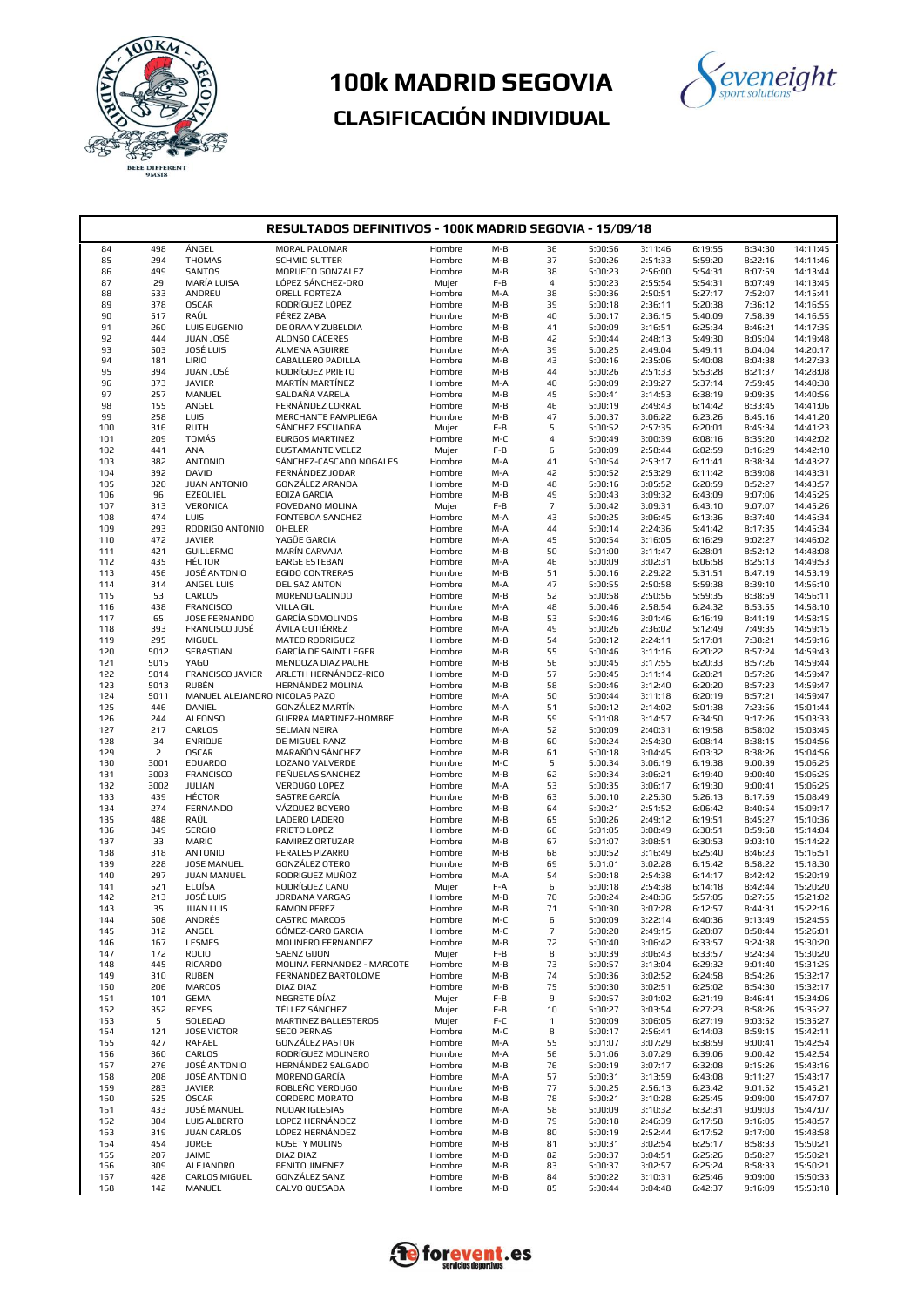



| RESULTADOS DEFINITIVOS - 100K MADRID SEGOVIA - 15/09/18 |                |                                  |                                            |                  |            |                |                    |                    |                    |                      |                      |
|---------------------------------------------------------|----------------|----------------------------------|--------------------------------------------|------------------|------------|----------------|--------------------|--------------------|--------------------|----------------------|----------------------|
| 169                                                     | 281            | MARÍA JOSÉ                       | <b>VERA HERNÁNDEZ</b>                      | Mujer            | F-B        | 11             | 5:00:09            | 3:41:29            | 7:14:48            | 9:36:52              | 15:55:09             |
| 170                                                     | 353            | JESÚS                            | MARTÍN AZUAGA                              | Hombre           | M-B        | 86             | 5:01:01            | 3:27:39            | 6:51:36            | 9:38:28              | 15:55:20             |
| 171                                                     | 516            | <b>SERGIO</b>                    | ROMERO AGUADO                              | Hombre           | M-B        | 87             | 5:00:21            | 3:10:29            | 6:25:44            | 9:09:00              | 15:55:48             |
| 172                                                     | 205            | ÁNGEL                            | BENITO DE LA PEÑA                          | Hombre           | M-C        | 9              | 5:00:13            | 3:09:35            | 7:03:26            | 9:42:40              | 15:57:12             |
| 173                                                     | 317            | RAÚL                             | HERNÁNDEZ GALA                             | Hombre           | $M-B$      | 88             | 5:00:46            | 3:01:10            | 6:31:39            | 9:36:52              | 15:58:21             |
| 174                                                     | 402            | JOSÉ LUIS                        | <b>SAN FIEL LOPEZ</b>                      | Hombre           | M-B        | 89             | 5:00:21            | 2:42:25            | 6:05:21            | 8:43:48              | 15:58:48             |
| 175                                                     | 383            | JOSÉ BORJA                       | CANTADOR GUTIÉRREZ                         | Hombre           | M-A        | 59             | 5:00:14            | 2:41:35            | 6:07:34            | 8:32:45              | 15:59:08             |
| 176                                                     | 504            | LAURA                            | <b>AZNAR MAS</b>                           | Mujer            | F-A        | $\overline{7}$ | 5:00:22            | 3:16:06            | 6:44:56            | 9:24:54              | 16:00:24             |
| 177                                                     | 138            | GABRIEL                          | VALDÉS RUIZ                                | Hombre           | M-B        | 90             | 5:00:23            | 3:16:06            | 6:44:56            | 9:24:50              | 16:00:24             |
| 178                                                     | 463            | TEODORO JAVIER                   | CRISTÓBAL ARCEDIANO                        | Hombre           | M-B        | 91             | 5:00:30            | 2:49:54            | 6:13:12            | 9:01:31              | 16:00:33             |
| 179                                                     | 464            | FRANCISCO JAVIER                 | FERNÁNDEZ GADEA                            | Hombre           | M-B        | 92             | 5:00:30            | 2:50:00            | 6:13:12            | 9:01:32              | 16:00:33             |
| 180<br>181                                              | 4003<br>4004   | RAÚL<br><b>OSCAR</b>             | CAMARERO MARTINEZ<br><b>MARCOS MARTIN</b>  | Hombre<br>Hombre | M-B<br>M-B | 93<br>94       | 5:00:35<br>5:00:33 | 3:02:26<br>3:02:50 | 6:23:37<br>6:23:46 | 9:02:28<br>9:02:29   | 16:01:12<br>16:01:12 |
| 182                                                     | 4002           | JOSE ANGEL                       | SIMON VAQUERO                              | Hombre           | M-A        | 60             | 5:00:37            | 3:02:28            | 6:23:38            | 9:02:34              | 16:01:13             |
| 183                                                     | 4001           | <b>ALBERTO</b>                   | LOPEZ ORGAZ                                | Hombre           | M-A        | 61             | 5:00:35            | 3:02:25            | 6:23:38            | 9:02:29              | 16:01:23             |
| 184                                                     | $\overline{4}$ | RALPH                            | KETTEL                                     | Hombre           | M-B        | 95             | 5:00:33            | 2:49:53            | 6:19:51            | 9:01:20              | 16:02:16             |
| 185                                                     | 210            | ALFONSO JAVIER                   | <b>SANZ GARCIA</b>                         | Hombre           | M-B        | 96             | 5:00:18            | 3:02:45            | 6:32:11            | 9:15:15              | 16:03:56             |
| 186                                                     | 495            | DAVID                            | LÓPEZ GONZALEZ                             | Hombre           | M-A        | 62             | 5:00:24            | 3:04:55            | 6:39:57            | 9:16:47              | 16:07:35             |
| 187                                                     | 459            | <b>EDUARDO</b>                   | MORENO MUÑOZ                               | Hombre           | M-B        | 97             | 5:00:25            | 3:05:01            | 6:39:59            | 9:16:49              | 16:07:38             |
| 188                                                     | 415            | Mª CARMEN                        | BOTELLA ÉRCHIGA                            | Mujer            | $F-B$      | 12             | 5:00:29            | 3:04:49            | 6:18:51            | 8:57:48              | 16:07:54             |
| 189                                                     | 308            | <b>FERNANDO</b>                  | LOZANO CABALLERO                           | Hombre           | M-C        | 10             | 5:00:51            | 3:03:54            | 6:41:35            | 9:13:51              | 16:09:08             |
| 190                                                     | 222            | <b>FERNANDO</b>                  | MEDINA JIMENEZ-ANDRADES                    | Hombre           | M-C        | 11             | 5:00:22            | 3:18:48            | 6:58:03            | 9:47:00              | 16:10:48             |
| 191                                                     | 470            | LEVENTE                          | POLGAR                                     | Hombre           | M-A        | 63             | 5:00:17            | 3:24:30            | 7:35:18            | 10:23:26             | 16:15:20             |
| 192                                                     | $\overline{7}$ | FRANCISCO JAVIER                 | <b>GIL SANZ</b>                            | Hombre           | M-C        | 12             | 5:00:20            | 3:26:28            | 7:09:09            | 9:58:12              | 16:18:21             |
| 193                                                     | 351            | <b>DEMETRIO</b>                  | PINILLOS PINILLOS                          | Hombre           | M-C        | 13             | 5:00:30            | 3:03:22            | 6:26:10            | 8:47:38              | 16:22:25             |
| 194<br>195                                              | 214<br>466     | <b>EDUARDO</b><br><b>ANTONIO</b> | <b>SANTOS BARTOLOME</b><br>PAVÓN GARCÍA    | Hombre<br>Hombre | M-B<br>M-A | 98<br>64       | 5:00:40<br>5:00:29 | 3:25:52<br>2:47:54 | 7:06:43<br>6:08:52 | 9:47:17<br>8:57:31   | 16:22:25<br>16:22:34 |
| 196                                                     | 493            | <b>JUAN</b>                      | PÉREZ RUS                                  | Hombre           | M-B        | 99             | 5:00:47            | 3:04:36            | 6:40:51            | 9:40:17              | 16:23:30             |
| 197                                                     | 3032           | JOSÉ MELCHOR                     | NIETO AMAYA                                | Hombre           | M-B        | 100            | 5:00:09            | 3:05:53            | 6:28:59            | 9:42:08              | 16:30:27             |
| 198                                                     | 3031           | LUIS                             | HERRANZ CALLE                              | Hombre           | M-C        | 14             | 5:00:28            | 3:05:58            | 6:28:56            | 9:42:08              | 16:30:27             |
| 199                                                     | 3033           | JOSÉ ALBERTO                     | BUENDÍA ESTEVEZ                            | Hombre           | M-B        | 101            | 5:00:29            | 3:06:02            | 6:28:55            | 9:42:09              | 16:30:29             |
| 200                                                     | 486            | <b>FRANCISCO</b>                 | ANTÓN MONLLOR                              | Hombre           | $M-B$      | 102            | 5:00:25            | 2:57:36            | 6:28:59            | 8:58:23              | 16:30:51             |
| 201                                                     | 399            | <b>ELENA</b>                     | POPESCU                                    | Mujer            | $F-B$      | 13             | 5:00:17            | 3:13:05            | 6:57:47            | 9:42:44              | 16:31:23             |
| 202                                                     | 481            | VANESSA                          | RICO ZAZO                                  | Mujer            | F-A        | 8              | 5:00:13            | 3:10:21            | 6:28:59            | 9:24:36              | 16:31:36             |
| 203                                                     | 201            | <b>ADRIAN</b>                    | DEL RIO LOPEZ                              | Hombre           | M-A        | 65             | 5:00:27            | 3:02:26            | 6:16:17            | 8:52:18              | 16:31:47             |
| 204                                                     | 424            | JUAN MANUEL                      | CHINCHILLA RUIZ                            | Hombre           | M-A        | 66             | 5:00:27            | 3:02:25            | 6:16:15            | 8:52:20              | 16:31:50             |
| 205                                                     | 335            | JOSÉ FÉLIX                       | PLAZA BORREGO                              | Hombre           | M-B        | 103            | 5:00:49            | 3:30:26            | 6:46:11            | 9:37:13              | 16:32:49             |
| 206                                                     | 238            | JOSÉ ALBERTO                     | MARTÍNEZ CORTÉS                            | Hombre           | M-B        | 104            | 5:00:51            | 3:34:20            | 7:15:35            | 10:04:25             | 16:33:17             |
| 207                                                     | 112            | <b>JUAN</b>                      | MEZCUA GALLEGO                             | Hombre           | M-C        | 15             | 5:00:09            | 3:34:25            | 7:15:43            | 9:40:12              | 16:33:18             |
| 208                                                     | 354            | JORGE                            | <b>BOTELLA LUCAS</b>                       | Hombre           | $M-B$      | 105            | 5:00:38            | 3:04:55            | 6:32:15            | 9:15:17              | 16:36:06             |
| 209<br>210                                              | 16<br>420      | MIGUEL ANGEL<br>MIGUEL ÁNGEL     | ALVAREZ ÁLVAREZ PANETE<br>ARAZOLA MARTÍNEZ | Hombre<br>Hombre | M-B<br>M-B | 106<br>107     | 5:00:09<br>5:00:22 | 3:23:46<br>3:10:38 | 6:53:39<br>6:32:25 | 9:40:12<br>9:20:00   | 16:37:34<br>16:40:05 |
| 211                                                     | 226            | <b>MARIO</b>                     | SALCEDO GONZÁLEZ                           | Hombre           | M-B        | 108            | 5:00:09            | 3:04:28            | 6:57:14            | 9:56:21              | 16:42:07             |
| 212                                                     | 227            | JOSÉ                             | PIZARROSO GIL                              | Hombre           | M-B        | 109            | 5:00:31            | 3:25:03            | 6:57:48            | 9:56:11              | 16:42:07             |
| 213                                                     | 389            | <b>ROBERTO</b>                   | PIERRE GÓMEZ                               | Hombre           | M-C        | 16             | 5:00:48            | 3:04:28            | 6:31:06            | 9:15:37              | 16:48:33             |
| 214                                                     | 332            | <b>JOAQUÍN</b>                   | JUAREZ JUAREZ                              | Hombre           | M-C        | 17             | 5:00:36            | 3:01:36            | 6:36:24            | 9:29:50              | 16:48:40             |
| 215                                                     | 286            | <b>NACHO</b>                     | FRUTOS SÁNCHEZ                             | Hombre           | M-A        | 67             | 5:00:38            | 3:44:36            | 7:38:45            | 10:26:24             | 16:51:46             |
| 216                                                     | 519            | ALEJANDRO                        | MATUTE CORDERO                             | Hombre           | M-A        | 68             | 5:00:19            | 2:52:45            | 6:18:17            | 9:17:43              | 16:52:41             |
| 217                                                     | 496            | AGUSTÍN                          | <b>TORRES JEREZ</b>                        | Hombre           | M-B        | 110            | 5:00:35            | 3:30:26            | 7:27:38            | 10:09:14             | 16:58:05             |
| 218                                                     | 88             | CARLOS                           | SANTAMARTA TRAPERO                         | Hombre           | M-B        | 111            | 5:00:50            | 3:18:35            | 7:03:05            | 9:56:29              | 17:02:37             |
| 219                                                     | 25             | SALVADOR                         | <b>TELLO ESCRIG</b>                        | Hombre           | M-B        | 112            | 5:00:10            | 3:29:21            | 7:15:39            | 10:01:07             | 17:03:38             |
| 220                                                     | 219            | <b>ANTONIO</b>                   | SERRANO VALERO                             | Hombre           | M-B        | 113            | 5:00:44            | 3:12:13            | 6:35:52            | 10:11:35             | 17:06:25             |
| 221<br>222                                              | 250<br>543     | ÓSCAR<br>PATRICH                 | <b>MARRAS MARTINEZ</b><br><b>BENESCHI</b>  | Hombre<br>Hombre | M-B<br>M-A | 114<br>69      | 5:00:09<br>5:00:09 | 3:26:41<br>3:13:15 | 7:14:21<br>6:44:39 | 10:01:02<br>9:53:29  | 17:06:49<br>17:07:40 |
| 223                                                     | $\mathsf g$    | <b>JAVIER</b>                    | SERRANO ABASCAL                            | Hombre           | M-A        | 70             | 5:00:22            | 3:04:23            | 6:57:14            | 9:53:30              | 17:08:54             |
| 224                                                     | 15             | MOISÉS                           | LAVÍN CASUSO                               | Hombre           | M-C        | 18             | 5:00:22            | 3:04:24            | 6:57:20            | 9:53:29              | 17:08:58             |
| 225                                                     | 537            | ZAIDA                            | <b>CAPEANS SANCHEZ</b>                     | Mujer            | $F-B$      | 14             | 5:00:36            | 3:11:17            | 6:57:14            | 9:36:28              | 17:13:15             |
| 226                                                     | 541            | <b>EDUARDO</b>                   | GONZÁLEZ BADAJOZ                           | Hombre           | M-A        | 71             | 5:00:35            | 3:11:14            | 6:49:18            | 9:36:28              | 17:13:15             |
| 227                                                     | 510            | VÍCTOR SANTIAGO                  | RÍOS SAIZ                                  | Hombre           | M-C        | 19             | 5:00:19            | 3:39:01            | 7:29:31            | 10:16:33             | 17:13:22             |
| 228                                                     | 221            | LUIS IGNACIO                     | DOMINGO HERNAZ                             | Hombre           | M-A        | 72             | 5:00:20            | 3:10:47            | 6:50:51            | 9:45:23              | 17:13:23             |
| 229                                                     | 412            | MIHAI                            | SIRBU                                      | Hombre           | M-A        | 73             | 5:00:19            | 2:59:40            | 6:54:38            | 9:51:03              | 17:13:35             |
| 230                                                     | 216            | LUIS                             | JIMENEZ GONZALEZ                           | Hombre           | M-B        | 115            | 5:00:27            | 3:11:32            | 7:11:45            | 10:04:24             | 17:14:13             |
| 231                                                     | 531            | LUIS FERNANDO                    | MUÑOZ DE MORALES MORENO                    | Hombre           | M-B        | 116            | 5:00:43            | 3:11:16            | 6:29:51            | 9:09:58              | 17:15:02             |
| 232                                                     | 532            | <b>JAVIER</b>                    | <b>GIBAJA FERNANDEZ</b>                    | Hombre           | M-B        | 117            | 5:00:42            | 3:11:16            | 6:29:49            | 9:09:59              | 17:15:02             |
| 233                                                     | 278            | <b>FERNANDO</b>                  | VICO MORENO                                | Hombre           | M-B        | 118            | 5:00:09            | 3:15:46            | 7:00:11            | 10:10:09             | 17:22:17             |
| 234<br>235                                              | 447            | <b>FRANCISCO</b>                 | CHACÓN QUERO<br>MORENO MONLLOR             | Hombre           | M-A        | 74<br>119      | 5:00:09<br>5:01:00 | 3:15:58<br>3:16:52 | 7:00:06            | 10:10:11             | 17:22:22<br>17:26:14 |
| 236                                                     | 44<br>483      | RAÚL<br>PEDRO LUIS               | <b>BONACHE MARUGAN</b>                     | Hombre<br>Hombre | M-B<br>M-B | 120            | 5:00:30            | 3:13:18            | 6:54:42<br>7:14:31 | 9:56:10<br>10:17:55  | 17:30:53             |
| 237                                                     | 3042           | <b>JAVIER</b>                    | <b>GARCIA DÍEZ</b>                         | Hombre           | M-A        | 75             | 5:00:14            | 3:06:52            | 7:06:33            | 10:01:37             | 17:33:57             |
| 238                                                     | 538            | <b>SAMMY EDOUARD</b>             | <b>SCANE</b>                               | Hombre           | M-A        | 76             | 5:00:43            | 3:05:11            | 7:02:02            | 10:05:28             | 17:34:39             |
| 239                                                     | 113            | <b>HECTOR MARIO</b>              | <b>LAGUNA CAMBRA</b>                       | Hombre           | M-C        | 20             | 5:00:29            | 2:56:43            | 6:57:59            | 10:05:55             | 17:44:29             |
| 240                                                     | 325            | <b>JULIO</b>                     | LÓPEZ GUTIÉRREZ                            | Hombre           | M-B        | 121            | 5:00:48            | 3:29:00            | 7:18:03            | 10:05:59             | 17:51:46             |
| 241                                                     | 391            | MARÍA                            | MARTOS JIMENEZ                             | Mujer            | F-B        | 15             | 5:00:38            | 3:21:00            | 6:52:05            | 9:59:35              | 18:00:06             |
| 242                                                     | 6              | FRANCISCO JAVIER                 | <b>SANCHEZ MULAS</b>                       | Hombre           | M-B        | 122            | 5:00:43            | 3:40:53            | 7:40:00            | 10:34:15             | 18:00:54             |
| 243                                                     | 355            | CARLOS                           | GIMENO TUÑON TUÑON                         | Hombre           | M-B        | 123            | 5:01:09            | 3:34:42            | 7:15:58            | 10:16:32             | 18:00:55             |
| 244                                                     | 411            | PEDRO JOSÉ                       | MATEOS MONTERO                             | Hombre           | M-C        | 21             | 5:00:54            | 4:11:31            | 9:20:10            | 11:43:39             | 18:09:28             |
| 245                                                     | 341            | JAIME                            | ALEJANDRE MARTINEZ                         | Hombre           | M-C        | 22             | 5:00:19            | 3:14:35            | 6:51:13            | 9:53:22              | 18:15:33             |
| 246                                                     | 237            | <b>HANS</b>                      | DREXLER                                    | Hombre           | M-C        | 23             | 5:00:48            | 4:13:48            | 8:27:39            | 11:17:53             | 18:16:23             |
| 247                                                     | 93             | CARLOS                           | GONZALEZ NUÑEZ                             | Hombre           | M-A        | 77             | 5:00:59            | 3:33:52            | 7:22:18            | 10:22:25             | 18:20:20             |
| 248                                                     | 291            | RAFAEL                           | IZQUIERDO MESA                             | Hombre           | M-B        | 124            | 5:00:43            | 3:33:49            | 7:16:52            | 10:20:21             | 18:23:13             |
| 249<br>250                                              | 366<br>50      | DAVID<br><b>ISABEL</b>           | <b>FERNÁNDEZ RUBI</b><br>MANCEBO SANCHEZ   | Hombre           | M-B<br>F-B | 125<br>16      | 5:00:09<br>5:00:22 | 3:15:33<br>3:35:15 | 7:16:52<br>7:31:55 | 10:20:24<br>10:28:42 | 18:23:13<br>18:24:20 |
| 251                                                     | 3041           | <b>HENAR</b>                     | ORTEGA LUENGO                              | Mujer<br>Mujer   | F-A        | 9              | 5:00:14            | 3:06:57            | 7:06:42            | 10:05:09             | 18:26:15             |
| 252                                                     | 460            | CARMEN                           | GALLEGO GAMUCIO                            | Mujer            | F-B        | 17             | 5:00:14            | 3:34:24            | 7:31:00            | 10:32:36             | 18:26:15             |
| 253                                                     | 3043           | <b>JAVIER</b>                    | VIOSQUES VVOSQUES                          | Hombre           | M-B        | 126            | 5:00:15            | 3:06:53            | 7:06:39            | 10:05:08             | 18:26:16             |
|                                                         |                |                                  |                                            |                  |            |                |                    |                    |                    |                      |                      |

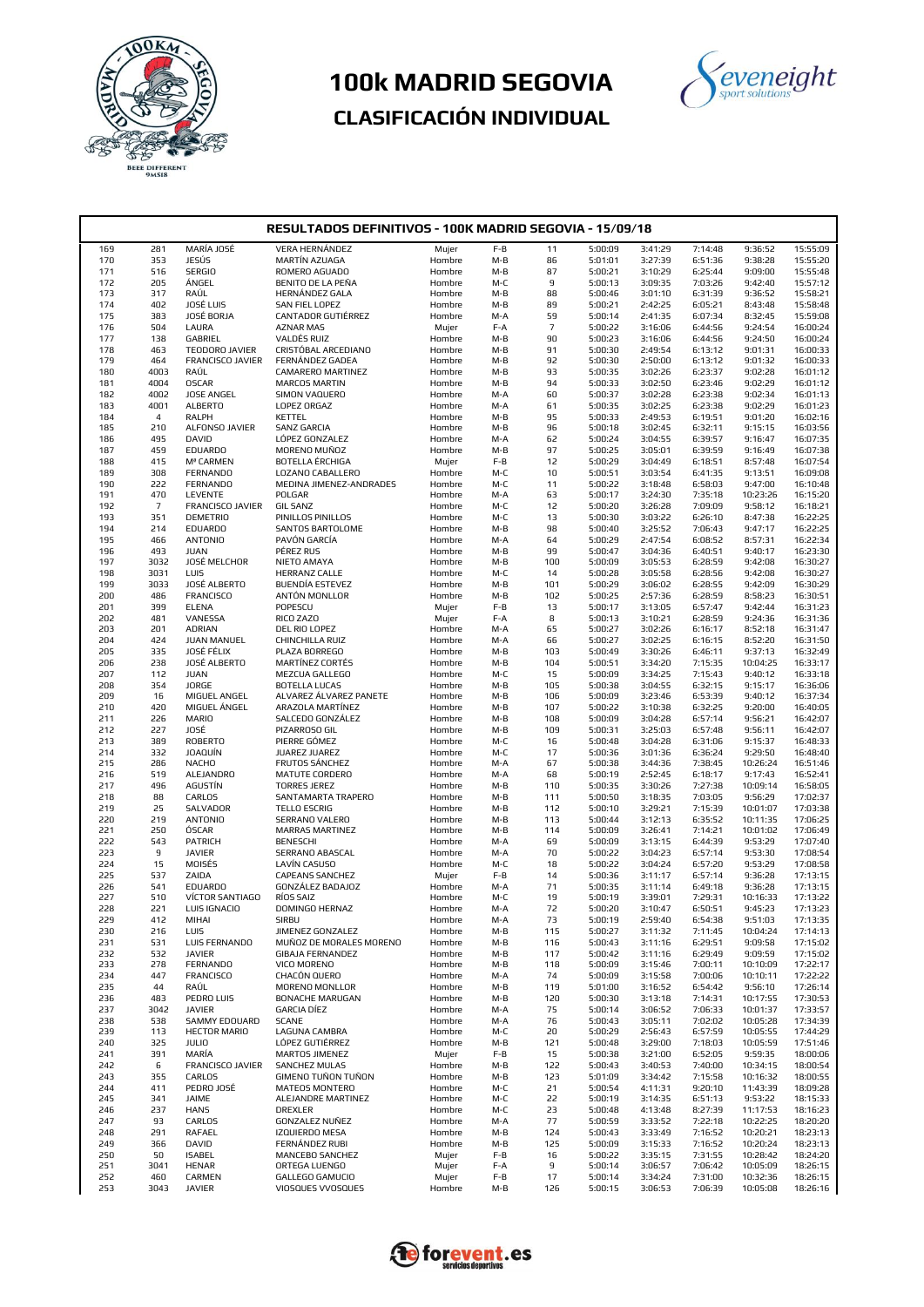



| RESULTADOS DEFINITIVOS - 100K MADRID SEGOVIA - 15/09/18 |             |                                   |                                                  |                  |              |             |                    |                    |                    |                      |                      |
|---------------------------------------------------------|-------------|-----------------------------------|--------------------------------------------------|------------------|--------------|-------------|--------------------|--------------------|--------------------|----------------------|----------------------|
| 254                                                     | 323         | CÁNDIDO                           | CALCERRADA REVIRIEGO                             | Hombre           | M-C          | 24          | 5:00:11            | 3:25:54            | 7:25:44            | 10:27:21             | 18:30:57             |
| 255                                                     | 505         | <b>ALBERTO</b>                    | <b>GÓMEZ DIAZ</b>                                | Hombre           | M-A          | 78          | 5:00:11            | 3:25:47            | 7:25:43            | 10:27:20             | 18:30:57             |
| 256                                                     | 458         | JOSÉ CARLOS                       | <b>MONTES GALAN</b>                              | Hombre           | M-A          | 79          | 5:00:11            | 3:25:54            | 7:25:43            | 10:27:21             | 18:30:57             |
| 257                                                     | 453         | LAURA                             | SANCHIDRIÁN MARTÍNEZ                             | Mujer            | F-A          | 10          | 5:00:09            | 3:25:52            | 7:25:47            | 10:27:20             | 18:30:57             |
| 258                                                     | 449         | PALOMA                            | CALCERRADA QUILES                                | Mujer            | F-A          | 11          | 5:00:11            | 3:25:57            | 7:25:45            | 10:27:20             | 18:30:57             |
| 259<br>260                                              | 534<br>263  | <b>JUAN LUIS</b><br>CARLOS        | DÍAZ GARCIA<br><b>MOLINA INFANTE</b>             | Hombre<br>Hombre | M-A<br>M-B   | 80<br>127   | 5:01:00<br>5:00:48 | 3:42:19<br>3:33:56 | 7:44:37<br>7:37:45 | 10:53:56<br>10:49:44 | 18:31:53<br>18:31:58 |
| 261                                                     | 27          | <b>EMILIO</b>                     | MENÉNDEZ LUCAS                                   | Hombre           | M-A          | 81          | 5:00:31            | 4:16:28            | 8:25:07            | 11:25:44             | 18:33:35             |
| 262                                                     | 14          | <b>GABINO</b>                     | <b>GONZALEZ HERVAS</b>                           | Hombre           | M-C          | 25          | 5:00:15            | 4:11:40            | 8:16:47            | 11:08:25             | 18:33:50             |
| 263                                                     | 8           | <b>JUAN NARCISO</b>               | BASTERO GOMEZ                                    | Hombre           | M-C          | 26          | 5:00:17            | 3:52:50            | 7:46:56            | 10:41:46             | 18:33:51             |
| 264                                                     | 17          | ANTONIO-MIGUEL                    | LOPEZ GARCIA - MORENO                            | Hombre           | M-A          | 82          | 5:00:59            | 4:00:44            | 7:59:53            | 11:04:28             | 18:34:30             |
| 265                                                     | 242         | <b>FRANCISCO</b>                  | VIANA BRAVO                                      | Hombre           | M-C          | 27          | 5:00:48            | 3:54:08            | 7:53:31            | 11:06:33             | 18:36:52             |
| 266                                                     | 231         | <b>JAVIER</b>                     | RIBÓN FERNANDEZ                                  | Hombre           | M-A          | 83          | 5:00:58            | 3:16:27            | 7:02:29            | 10:13:22             | 18:41:41             |
| 267                                                     | 386<br>46   | <b>SERGIO</b><br>MARÍA LUISA      | NEGRETE DIAZ-VIZCAINO<br>VILLANUEVA CRISTOBAL    | Hombre           | M-A<br>$F-C$ | 84<br>2     | 5:00:58<br>5:00:46 | 3:30:01<br>3:27:37 | 7:15:23<br>7:48:12 | 8:18:07<br>10:49:26  | 18:41:42<br>18:42:38 |
| 268<br>269                                              | 95          | <b>SANTIAGO</b>                   | <b>BORES BERMEJO</b>                             | Mujer<br>Hombre  | $M-B$        | 128         | 5:00:09            | 3:06:32            | 7:38:12            | 10:32:42             | 18:45:14             |
| 270                                                     | 225         | <b>EVA</b>                        | ORIETA BENITEZ                                   | Mujer            | F-B          | 18          | 5:00:36            | 3:20:57            | 7:33:52            | 10:45:42             | 18:50:26             |
| 271                                                     | 40          | CRISTINA                          | DÍEZ GAITÓN                                      | Mujer            | F-B          | 19          | 5:00:21            | 3:20:56            | 7:33:52            | 10:45:43             | 18:50:27             |
| 272                                                     | 434         | <b>JAVIER</b>                     | PIMENTEL DOMINGUEZ                               | Hombre           | M-A          | 85          | 5:00:28            | 3:28:21            | 7:30:41            | 10:45:43             | 18:50:27             |
| 273                                                     | 985         | JOSÉ CÉSAR                        | BARTOLOMÉ                                        | Hombre           |              | $\mathsf D$ | 5:01:05            | 4:17:26            | 8:50:00            | 11:37:55             | 18:52:14             |
| 274                                                     | 408         | ÁLVARO                            | MARTÍNEZ-ARROYO CERRO                            | Hombre           | M-A          | 86          | 5:01:01            | 3:49:31            | 7:55:58            | 10:58:53             | 18:55:33             |
| 275                                                     | 410<br>409  | <b>IGNACIO</b><br>CRISTINA        | PÉREZ TORRES<br>PÉREZ TORRES                     | Hombre           | M-A          | 87          | 5:01:02<br>5:01:02 | 3:49:30            | 7:56:01<br>7:56:03 | 10:58:55<br>10:58:58 | 18:55:33<br>18:55:33 |
| 276<br>277                                              | 429         | RAÚL                              | ZAMORA GARCIA                                    | Mujer<br>Hombre  | F-A<br>M-A   | 12<br>88    | 5:01:02            | 3:49:31<br>4:16:21 | 8:53:19            | 11:56:11             | 18:55:52             |
| 278                                                     | 269         | DAVID                             | <b>GOMEZ DEL CERRO</b>                           | Hombre           | M-B          | 129         | 5:00:09            | 3:44:39            | 7:50:43            | 10:53:30             | 18:58:49             |
| 279                                                     | 265         | <b>FERNANDO</b>                   | BLAZQUEZ MUÑOZ                                   | Hombre           | M-B          | 130         | 5:00:41            | 3:44:42            | 7:50:39            | 10:53:28             | 18:58:50             |
| 280                                                     | 479         | RAÚL                              | GONZÁLEZ CIORDIA                                 | Hombre           | M-B          | 131         | 5:00:51            | 3:59:38            | 8:02:06            | 11:25:16             | 19:01:47             |
| 281                                                     | 485         | ÁLVARO                            | REMÓN LEGORBURU                                  | Hombre           | M-B          | 132         | 5:00:53            | 3:59:40            | 8:02:13            | 11:25:15             | 19:01:48             |
| 282                                                     | 284         | MIGUEL ÁNGEL                      | GONZALEZ DE LAS HERAS                            | Hombre           | M-B          | 133         | 5:01:01            | 3:21:48            | 7:47:39            | 11:03:14             | 19:04:51             |
| 283<br>284                                              | 387<br>377  | MIGUEL ANGEL<br>PACO              | <b>MERINO MORENO</b><br><b>MORENTE MARTÍ</b>     | Hombre           | M-B          | 134<br>135  | 5:00:56<br>5:00:59 | 3:41:29<br>3:41:36 | 7:53:47<br>7:53:53 | 10:57:37<br>10:57:38 | 19:09:16<br>19:09:16 |
| 285                                                     | 362         | DAVID                             | MARTIN IBAÑEZ                                    | Hombre<br>Hombre | M-B<br>M-B   | 136         | 5:00:39            | 3:42:09            | 7:55:08            | 11:44:26             | 19:12:07             |
| 286                                                     | 282         | <b>JUAN LUIS</b>                  | FUENTES LA ROCHE                                 | Hombre           | M-B          | 137         | 5:00:39            | 3:42:07            | 7:55:08            | 11:08:01             | 19:12:07             |
| 287                                                     | 500         | <b>JUAN</b>                       | MUÑOZ PULIDO                                     | Hombre           | M-B          | 138         | 5:00:42            | 4:10:13            | 8:22:47            | 11:24:41             | 19:12:43             |
| 288                                                     | 468         | <b>FERNANDO</b>                   | <b>BERZAL TOVAR</b>                              | Hombre           | M-A          | 89          | 5:00:39            | 3:50:41            | 8:20:01            | 11:25:03             | 19:20:15             |
| 289                                                     | 497         | <b>ANTONIO</b>                    | NOGALES VELEZ                                    | Hombre           | M-B          | 139         | 5:00:41            | 3:50:33            | 8:20:08            | 11:25:11             | 19:20:16             |
| 290                                                     | 477         | JOSÉ MARÍA                        | PENA RODRIGUEZ                                   | Hombre           | M-B          | 140         | 5:00:41            | 3:53:14            | 8:20:10            | 11:30:39             | 19:20:17             |
| 291<br>292                                              | 546<br>422  | MANUEL ANTONIO<br><b>JUSTICIA</b> | POCIELLO HARO<br>TERESA MATAMOROS                | Hombre           | M-A<br>$F-B$ | 90<br>20    | 5:00:38<br>5:01:05 | 3:41:24<br>4:21:30 | 7:51:14<br>9:21:17 | 11:03:47<br>11:55:07 | 19:20:59<br>19:22:13 |
| 293                                                     | 390         | <b>SERGIO</b>                     | ÁLVAREZ DE RON CABALLERO                         | Mujer<br>Hombre  | M-B          | 141         | 5:01:01            | 4:16:22            | 8:33:27            | 11:37:53             | 19:22:17             |
| 294                                                     | 220         | IBÓN                              | GALARREGUI URDANAVIA                             | Hombre           | M-B          | 142         | 5:00:16            | 3:26:43            | 8:02:13            | 11:23:19             | 19:29:26             |
| 295                                                     | 245         | PABLO                             | TOLEDANO CABRERO                                 | Hombre           | M-C          | 28          | 5:00:17            | 3:26:58            | 8:02:00            | 11:22:52             | 19:29:26             |
| 296                                                     | 45          | <b>ENRIQUE</b>                    | RODRIGUEZ JIMENEZ                                | Hombre           | M-B          | 143         | 5:00:23            | 3:29:15            | 7:34:35            | 11:15:44             | 19:34:09             |
| 297                                                     | 28          | JOSÉ ALBERTO                      | MILLÁN GONZÁLEZ                                  | Hombre           | M-B          | 144         | 5:00:23            | 3:29:18            | 7:34:35            | 11:15:40             | 19:34:09             |
| 298                                                     | 223         | <b>ALBERTO</b>                    | PALACIOS CUADRADO                                | Hombre           | $M-B$        | 145         | 5:00:09            | 3:28:37            | 7:34:37            | 11:13:43             | 19:34:10             |
| 299<br>300                                              | 330<br>20   | IÑIGO<br>PEDRO ANGEL              | JIMÉNEZ MACHO<br><b>GARCIA FERNANDEZ</b>         | Hombre<br>Hombre | M-B<br>M-B   | 146<br>147  | 5:00:09<br>5:00:19 | 3:46:53<br>4:23:27 | 8:05:34<br>9:01:29 | 11:20:02<br>12:15:19 | 19:34:32<br>19:37:58 |
| 301                                                     | 494         | PEDRO                             | HERNÁNDEZ CAMARA                                 | Hombre           | M-B          | 148         | 5:00:29            | 4:13:22            | 8:33:28            | 11:50:37             | 19:39:32             |
| 302                                                     | 465         | JORGE IGNACIO                     | VÁZQUEZ GARIJO                                   | Hombre           | M-B          | 149         | 5:00:30            | 4:13:10            | 8:34:52            | 11:58:58             | 19:39:33             |
| 303                                                     | 506         | JOSÉ SANTIAGO                     | NOVILLO LÁZARO                                   | Hombre           | $M-B$        | 150         | 5:00:44            | 3:31:41            | 8:08:32            | 11:22:42             | 19:41:12             |
| 304                                                     | 30          | <b>ISABEL</b>                     | LOPEZ LÓPEZ                                      | Mujer            | $F-B$        | 21          | 5:00:58            | 4:18:57            | 8:48:43            | 11:57:17             | 19:41:13             |
| 305                                                     | 358         | MANUEL                            | ROMERO CLAVER                                    | Hombre           | M-C          | 29          | 5:00:51            | 4:13:15            | 8:33:27            | 11:37:56             | 19:42:07             |
| 306<br>307                                              | 524<br>23   | JULIÁN<br>LUIS                    | GARCÍA GARCÍA<br><b>GOMEZ-MARTINHO CORTES</b>    | Hombre           | M-B          | 151<br>152  | 5:00:22<br>5:00:32 | 4:08:55<br>4:24:00 | 8:23:44<br>8:41:13 | 11:29:03             | 19:44:04<br>19:44:28 |
| 308                                                     | 520         | CÉSAR                             | REDONDO REDONDO ORTEGA                           | Hombre<br>Hombre | M-B<br>M-A   | 91          | 5:00:10            | 3:22:02            | 6:55:10            | 11:58:06<br>9:38:38  | 19:46:58             |
| 309                                                     | 254         | ÁNGEL                             | PORRUA CANO                                      | Hombre           | M-B          | 153         | 5:00:41            | 3:44:43            | 8:03:49            | 11:20:53             | 19:48:10             |
| 310                                                     | 507         | JOSÉ ANTONIO                      | <b>MARTIN SOLACHE</b>                            | Hombre           | M-C          | 30          | 5:00:40            | 3:53:16            | 8:29:02            | 11:29:29             | 19:48:22             |
| 311                                                     | 475         | <b>DIEGO</b>                      | GARCÍA CAMPAYO                                   | Hombre           | M-B          | 154         | 5:00:40            | 3:50:36            | 8:20:05            | 11:30:42             | 19:48:22             |
| 312                                                     | 487         | PABLO                             | VILLOSLADA FERNANDEZ                             | Hombre           | M-A          | 92          | 5:00:27            | 3:25:09            | 7:29:43            | 10:52:03             | 19:50:24             |
| 313                                                     | 461         | JOSÉ CARLOS                       | SÁNCHEZ MILLAN                                   | Hombre           | $M-B$        | 155         | 5:00:42            | 3:53:57            | 8:09:46            | 11:47:47             | 19:53:29             |
| 314<br>315                                              | 544<br>5002 | SONIA<br>BELÉN                    | LEON<br>CRIADO GARCÍA                            | Mujer<br>Mujer   | F-B<br>F-B   | 22<br>23    | 5:00:42<br>5:00:56 | 3:53:52<br>3:49:22 | 8:08:54<br>8:11:09 | 11:47:51<br>11:23:07 | 19:53:29<br>20:01:46 |
| 316                                                     | 5001        | LAZARO                            | MAROÑAS GRANADOS                                 | Hombre           | M-B          | 156         | 5:01:00            | 3:49:30            | 8:11:10            | 11:23:02             | 20:01:46             |
| 317                                                     | 5003        | MARISOL                           | SAIZ IBÁÑEZ                                      | Mujer            | $F-B$        | 24          | 5:00:59            | 3:49:36            | 8:11:11            | 11:23:08             | 20:01:46             |
| 318                                                     | 5004        | <b>SILVIA</b>                     | ROMERA PEREZ                                     | Mujer            | F-B          | 25          | 5:00:56            | 3:57:48            | 8:11:09            | 11:23:08             | 20:01:46             |
| 319                                                     | 5005        | MIGUEL ÁNGEL                      | CORRAL COLMENAREJO                               | Hombre           | $M-B$        | 157         | 5:00:59            | 3:49:26            | 8:11:14            | 11:23:06             | 20:01:47             |
| 320                                                     | 3053        | JOSÉ                              | VARO MUÑOZ                                       | Hombre           | M-A          | 93          | 5:00:47            | 4:08:09            | 8:40:34            | 11:50:50             | 20:05:25             |
| 321                                                     | 326         | MIGUEL                            | <b>GONZALEZ MARTIN</b>                           | Hombre           | M-B          | 158         | 5:00:18            | 4:05:07            | 8:09:48            | 11:37:52             | 20:07:25             |
| 322<br>323                                              | 400<br>239  | DANIEL<br>JUAN IGNACIO            | AYUSO LENO<br>MORALES ARQUERO                    | Hombre<br>Hombre | M-B<br>M-B   | 159<br>160  | 5:00:23<br>5:00:26 | 3:38:27<br>3:38:24 | 8:14:54<br>8:14:38 | 11:23:56<br>11:34:51 | 20:24:54<br>20:24:54 |
| 324                                                     | 469         | ÓSCAR                             | DOMÍNGUEZ INFANTES                               | Hombre           | M-B          | 161         | 5:00:21            | 3:41:28            | 7:54:51            | 11:23:35             | 20:25:05             |
| 325                                                     | 380         | RUBÉN                             | ZAURA GARCIA                                     | Hombre           | M-A          | 94          | 5:00:48            | 4:18:07            | 8:45:42            | 11:59:26             | 20:25:28             |
| 326                                                     | 1002        | CARLOS                            | GUTIÉRREZ JIMENEZ                                | Hombre           | M-C          | 31          | 5:00:51            | 4:05:30            | 8:41:22            | 12:04:44             | 20:26:15             |
| 327                                                     | 1001        | ANA LUCÍA                         | SANTIAGO RODRIGUEZ                               | Mujer            | F-B          | 26          | 5:00:52            | 4:05:23            | 8:41:21            | 12:04:44             | 20:26:15             |
| 328                                                     | 3052        | JULIO FEDERICO                    | RODRÍGUEZ PINA                                   | Hombre           | M-A          | 95          | 5:00:45            | 4:08:15            | 8:40:35            | 11:50:55             | 20:28:53             |
| 329                                                     | 478         | CARLOS JAVIER<br>CARLOS           | MELÉNDEZ FALKOWSKI                               | Hombre           | M-C          | 32          | 5:00:09            | 4:13:19            | 8:34:55            | 11:59:05             | 20:29:17             |
| 330<br>331                                              | 467<br>462  | <b>JAVIER</b>                     | MORILLO MONTERO DE ESPINOSA<br>HERNÁNDEZ PERALES | Hombre<br>Hombre | M-C<br>M-B   | 33<br>162   | 5:00:27<br>5:00:09 | 4:13:14<br>4:13:12 | 8:34:47<br>8:34:46 | 11:59:12<br>11:58:59 | 20:29:17<br>20:29:18 |
| 332                                                     | 241         | ARMANDO                           | REGO COLMENAREJO                                 | Hombre           | M-B          | 163         | 5:00:43            | 4:22:52            | 8:47:49            | 12:03:54             | 20:31:18             |
| 333                                                     | 476         | GLORIA                            | MOLANO COLMENAREJO                               | Mujer            | $F-B$        | 27          | 5:00:44            | 4:22:54            | 8:47:54            | 12:03:52             | 20:31:18             |
| 334                                                     | 359         | MARIA DEL CARMEN MARTÍN MANUEL    |                                                  | Mujer            | F-C          | 3           | 5:00:24            | 4:17:42            | 9:00:19            | 12:27:46             | 20:33:10             |
| 335                                                     | 70          | <b>GREGORIO</b>                   | ZAZO RODRIGUEZ                                   | Hombre           | M-C          | 34          | 5:00:26            | 4:17:47            | 9:00:24            | 12:27:46             | 20:33:10             |
| 336                                                     | 32          | Mª DEL CARMEN                     | FERNÁNDEZ CORRAL                                 | Mujer            | F-B          | 28          | 5:00:22            | 3:56:06            | 8:36:27            | 12:14:43             | 20:39:42             |
| 337                                                     | 240         | <b>JUAN</b>                       | DE LA MUELA ROMERO                               | Hombre           | M-B          | 164         | 5:00:22            | 3:56:04            | 8:36:20            | 12:14:39             | 20:39:43             |
| 338                                                     | 329         | <b>MARIO</b>                      | MENA DEL CASTILLO                                | Hombre           | M-B          | 165         | 5:00:51            | 4:01:44            | 8:34:29            | 12:25:21             | 20:39:43             |